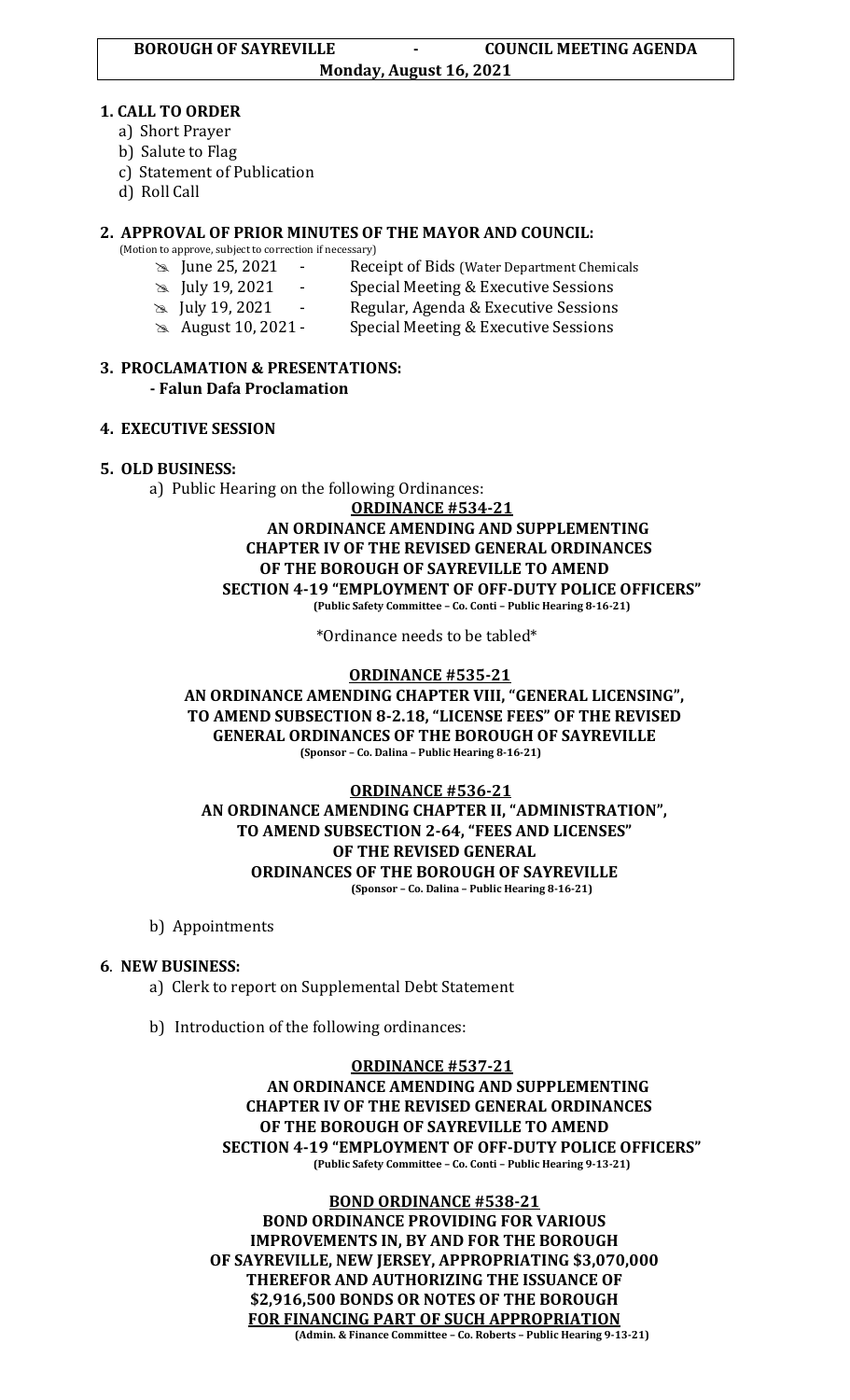# **BOND ORDINANCE #539-21 BOND ORDINANCE PROVIDING FOR VARIOUS ROAD IMPROVEMENTS FOR THE BOROUGH OF SAYREVILLE, NEW JERSEY, APPROPRIATING \$4,170,000 THEREFOR AND AUTHORIZING THE ISSUANCE OF \$3,694,425 BONDS OR NOTES OF THE BOROUGH FOR FINANCING PART OF SUCH APPROPRIATION**

**(Admin. & Finance Committee – Co. Roberts – Public Hearing 9-13-21)**

#### **BOND ORDINANCE #540-21 BOND ORDINANCE PROVIDING FOR THE ACQUISITION OF VEHICLES AND EQUIPMENT IN, BY AND FOR THE BOROUGH OF SAYREVILLE, NEW JERSEY, APPROPRIATING \$1,836,000 THEREFOR AND AUTHORIZING THE ISSUANCE OF \$1,744,200 BONDS OR NOTES OF THE BOROUGH FOR FINANCING PART OF SUCH APPROPRIATION (Admin. & Finance Committee – Co. Roberts – Public Hearing 9-13-21)**

# **BOND ORDINANCE #541-21**

# **BOND ORDINANCE PROVIDING FOR THE ACQUISITION OF WATER UTILITY EQUIPMENT IN THE BOROUGH OF SAYREVILLE, NEW JERSEY, APPROPRIATING \$762,000 THEREFOR AND AUTHORIZING THE ISSUANCE OF \$762,000 BONDS OR NOTES OF THE BOROUGH FOR FINANCING PART OF SUCH APPROPRIATION**

**(Admin. & Finance Committee – Co. Roberts – Public Hearing 9-13-21)**

#### **ORDINANCE #542-21 AN ORDINANCE AMENDING AND SUPPLEMENTING CHAPTER XXX OF THE REVISED GENERAL ORDINANCES OF THE BOROUGH OF SAYREVILLE TO AMEND SECTION §30-4, §30-7 & §30-8 REGARDING REMOVAL OF TREES (Public Works Committee – Co. Dalina – Public Hearing 9-13-21)**

#### **7. CONSENT AGENDA/RESOLUTIONS**

- PUBLIC PORTION AND APPROVAL ON CONSENT AGENDA ITEMS ONLY
- 2021-203 Resolution approving bills for payment.
- 2021-204 Authorizing the execution of an agreement with Kaplan addressing their compliance with their obligation to provide affordable housing as a component of Kalplan's inclusionary developments.
- 2021-205 Resolution supporting Old Bridge's efforts for economic redevelopment and request that the traffic resulting from the aforementioned Redevelopment Plan not exit onto Bordentown Avenue.
- 2021-206 Authorization to renew a Shared Services Agreement with the Twp. of Woodbridge for the Opioid Overdose Recovery Program Services.
- 2021-207 Authorizing the renewal of the contract with MCIA for Yard Waste Recycling & Marketing for a three (3) year term.
- 2021-208 Authorizing the purchase of automated refuse containers from Schafer Systems International, Inc. of Charlotte, North Carolina through the HGAC Buy Cooperative Purchasing Program Contract #RC01-21 for an amount not to exceed \$90,000.00.
- 2021-209 Authorization to award contract to Starfire Corp. of Carrolltown, PA for the Centennial Celebration to be held in Kennedy Park on October 2, 2021 (rain date October 3rd) at a cost not to exceed \$17,000.00.